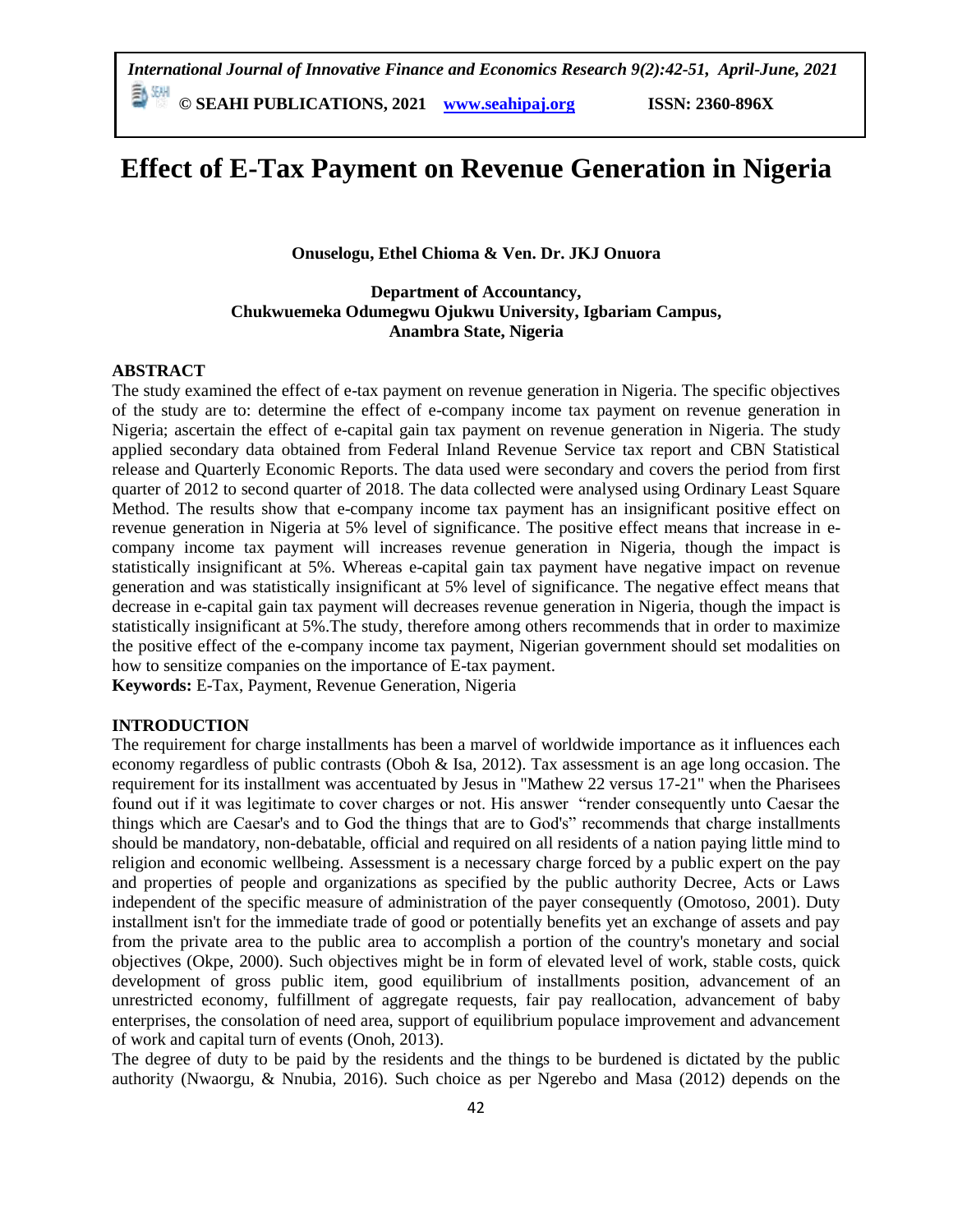expense of the activities or projects government plans to execute, which is the vital determinant of the spending plan - size. Government likewise makes a decision about the premise, rates, the classification of residents, and the time-frame to make good on the duty, on the bearing of the economy wanted and government's impression of the way of life of the residents (Nnubia & Obiora, 2018). Assessments in this manner influence the use size of government, the efficiency and level of exercises of organizations, the utilization example of people, the affinity to spare and contribute and the development way of the economy. The degree to which the effect of tax assessment is believed is reliant fair and square of consistence with charge installments which is further subject to the degree of expense proficiency. In Nigeria the frequency of tax avoidance and shirking by citizens is high, prompting low degree of government income which further decreases the degree of government use, finishing into a decrease in the pay investment funds and use of family units and firms, prompting low degree of monetary exercises and financial development. This investigation is thusly expected to look at the effect of e-tax payment on the growth of the Nigerian economy in the midst of significant level of evasion and avoidance.

# **Objectives of the Study**

The main objective of this study is to investigate the influence of e-tax payment on revenue generation in Nigeria. While the specific objectives include to:

- 1. Determine the effect of e-company income tax payment on revenue generation in Nigeria.
- 2. Ascertain the effect of e-capital gain tax payment on revenue generation in Nigeria.

## **Research Hypotheses**

The following hypotheses were stated in null form

- 1. E-company income tax payment has no significant effect on revenue generation in Nigeria.
- 2. E-capital gain tax payment has no significant effect on revenue generation in Nigeria.

## **LITERATURE REVIEW**

#### **Taxation**

Tax assessment is an instrument utilized by the public authority for producing public assets (Anyaduba, 2004). It is a necessary installment forced by the public authority on the pay, benefit or abundance of people, gathering of people, and corporate associations. Piana (2003) believes that it is a consequence of the use of duty rate to an expense base. As indicated by Brautigam (2008) in Nnubia, Okafor, Chukwunwike, Asogwa and Ogan (2020) a very much planned duty framework can help governments in non-industrial nations organize their spending, construct stable foundations, and improve vote based responsibility. The fundamental reason for an expense is to empower public area money its exercises in order to accomplish some country's monetary and social objectives. It can likewise be with the end goal of reallocation of abundance to guarantee social equity (Ola, 2001). Hence, duties can be utilized as an instrument for accomplishing both miniature and macroeconomic targets particularly in agricultural nations, for example, Nigeria. Notwithstanding, Musgrave and Musgrave (2004) remark that the waning degree of duty income age in the non-industrial nations makes it hard to utilize charge as an instrument of monetary approach for the accomplishment of financial turn of events. A few governments like Canada, United States, Netherland, and The United Kingdom have significantly impacted their monetary advancement through expense income produced from Company Income Tax, Value Added Tax, and Personal Income Tax, and have thrived through duty income (Nnubia & Okorie, 2016; Oluba, 2008). In Africa, characteristic assets, for example, pay from creation sharing, eminences, and corporate personal expense on oil and mining organizations yield the critical bit of assessment income (Nnubia & Okolo, 2018; Pfister, 2009). The duty sources are the fundamental and most solid wellsprings of government income due to their assurance and adaptability attributes. Conviction trademark infers that assortment of expenses from citizens is guaranteed, all taking everything into account. Assessment assortment isn't influenced by the condition of the economy; regardless of whether the economy is declining, stale or developing. Its adaptability makes it feasible for the public authority to change the assessment framework to suit her ideal reason.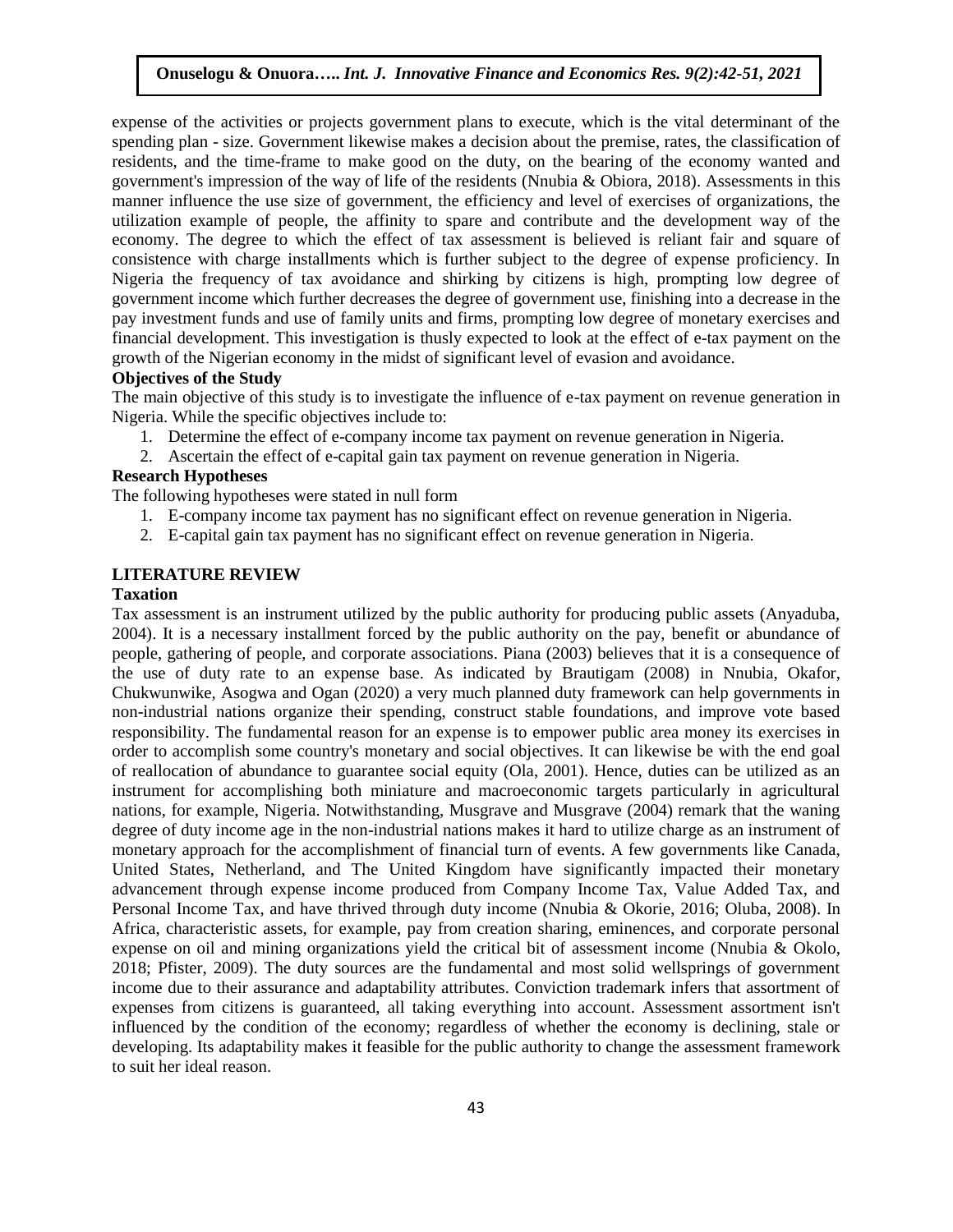#### **E-Taxation**

E-tax assessment is the cycle of assortment and organization of duty technique through an electronic medium. As per Che-Azmi and Kamarulzaman (2014) E-charge installment framework is one of the routes through which governments all around the world utilize data and correspondence advances to improve the arrangement of public administrations and the flow of policy management data to the general public. Wasao (2014) depicts electronic assessment framework is an online framework or channel where citizens can approach or allow to the stage using web, in other to approach all the administrations gave by the expense authority, for example, the enrolment for a duty recognizable proof number, electronic duty recording of government forms.

E-charge installment framework was presented in 1986 in the U.S.A. In Australia electronic assessment installment was presented in 1987. In 1993, Canada began the utilization of electronic duty installment other created nations of the world, for example, Malaysia and Netherlands acquainted electronic installment of assessment with their citizens in 2009. In Africa, Uganda presented electronic assessment installment framework in 2009, while Egypt began in March 2013, in order to keep up closeness with the global exchanges towards computerized installments frameworks, for e-government.

In Nigeria e-charge installment framework was presented in 2015 by the Federal Inland Revenue Service (FIRS) related to Nigeria bury - bank settlement System (NIBSS), According to Okunowo, (2015). Electronic expense installment was acquainted so similarly as with increment income Generation and for simple availability as citizens can pay charges from various areas and at different time. FIRS has an Information Communication Technology (ICT) office that offers help and client care administrations to citizens and furthermore with the primary point of expanding income age and empowering intentional acknowledgment of the framework by citizens.

#### **Revenue Generation**

Public income could be characterized as the assets created by the public authority to fund its exercises. All in all income is the complete asset created by government (Federal, state, nearby government/to meet their use for a financial year. This alludes additionally to the excellent absolute of cash of pay got from the wellspring of which costs are caused. Revenue could be inner or outside income. Generation is the way toward sourcing income for the government in carryout their point and destinations. Duty can be characterized as an obligatory toll by government on products, administrations, pay and abundance. It gives clear wellspring of income to government use (Nnubia, et al., 2020; Udeh, 2008). It is the route by which government acquire additional cash. It spent from pay of individual and organizations. Assessment could be immediate or circuitous duty. An assessment is an instalment made by the citizens and utilized by the public authority for the advantages of the multitude of residents.

#### **E-Tax Payment and Revenue Generation**

The need for tax payments has been a phenomenon of global significance as it affects every economy irrespective of national differences. Tax payment is not for the direct exchange of good and/or services but a transfer of resources and income from the private sector to the public sector in order to achieve some of the nation's economic and social goals (Nnubia, et al., 2020; Okpe, 2000). Such goals may be in for of high level of employment, stable prices, rapid growth of gross national product, favourable balance of payments position, promotion of a free market economy, satisfaction of collective demands, equitable income redistribution, promotion of infant industries, the encouragement of priority sector, encouragement of balance population development and promotion of labour and capital development (Onoh, 2013).

Economic development is a policy intervention efforts targeted at the economic and social well-being of people. Its concern is on improvement in the quality of life of people, introduction of new goods and services using modern technological, mitigation of risk and dynamics of innovation and entrepreneurship (Hadjimichael *et al.*, 2014). The objective of economic development is to create an enabling environment for local communities and regions to develop new ways of production of goods in such quantities that may lead to exportation to other countries. Nnubia et al (2020) and Nasir (2015) found that the number of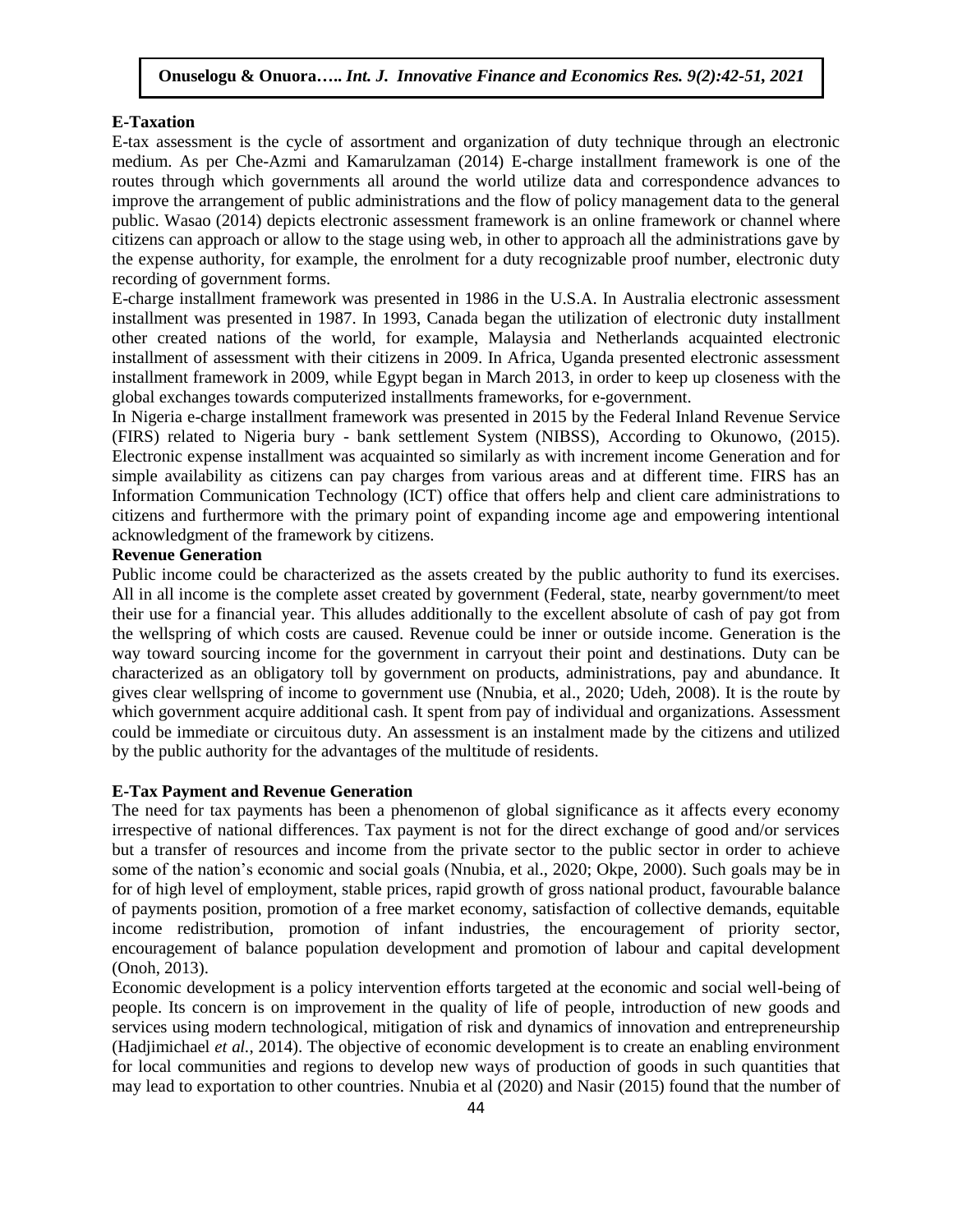taxpayers using the e –filling system remained far below expectation at about 5% and the tax authorities were still tackling the challenges posed by the new system such as timely and costly adaptation of the system, uncertainty and security problems, lack of technological exposure in the country etc. all of which had little or no impact on tax returns; but 2006 to 2011 brought an increase in the users of the system from the disappointing 4% to an Encouraging 34% and37% in 2012,over the same period tax returns increased from 14.5% of 52GDP to 15.3%. It also showed how compliance was increased and fewer hours used in collecting taxes. The conclusion of the study was that Electronic systems for filling and paying taxes, if implemented well and used by most taxpayers, benefit both tax payer and tax authorities and guarantees a better standard of living for all citizens. Allahverd, Alagoz and Ortakapoz (2017) examining the effect of e-taxation system on tax revenue and cost in Turkey revealed that the transition to the electronic tax system positively affected the tax revenues and reduced the cost per tax. In America, Pippin and Tosun (2014) observed that the rates of e- filling are noticed to be lower in rural communities with low population and with a lower share of females, surprisingly, educational attainment is negatively correlated with e-filing rate and growth in e-filing; whereas in Nigeria, the regression result indicated by Okafor (2012) revealed a very positive and significant relationship between the components of tax revenue and the growth of the Nigeria economy.

## **Theoretical framework**

*Benefit Theory of Taxation -* According to this hypothesis, the state should impose charges on people as indicated by the advantage gave on them. The more advantages an individual gets from the exercises of the express, the more he should pay to the public authority. On the off chance that, as per the "benefits hypothesis of tax collection," we think about assessments as installments in return for government benefits, maybe states should be obliged to give individual tax reductions on inhabitants who add to their duty coffers. The advantages hypothesis would infer that an inhabitant should have the option to gather individual tax breaks to the degree that her expense installments to the source state surpass the cash estimation of any source state government benefits she as of now gets, including framework, controlled work and capital business sectors, etc. Albeit instinctively appealing, the advantages hypothesis of tax collection experiences a few significant disadvantages. To begin with, it is difficult to actualize accurately because of the trouble of deciding the measure of government benefits, including diffuse advantages, for example, military assurance got by every occupant and non-inhabitant citizen. Second, the advantages hypothesis doesn't accord with current understandings of pay tax assessment. In an absolutely homegrown setting, states by and large don't condition government benefits upon recipients" installment of assessments. Surely, citizens accepting the biggest government advantages might be the individuals who, because of their penniless conditions, settle the least duties.

Third, if the state keeps up a specific association between the advantages gave and the advantages determined. It will be contrary to the fundamental guideline of the duty. A duty, as we probably am aware, is obligatory commitment made to the public specialists to meet the costs of the public authority and the arrangements of general advantage. There is no immediate remuneration on account of an assessment. Fourth, a large portion of the consumption caused by the record is for the overall advantage of its residents, it is unimaginable to expect to assess the advantage appreciated by a specific individual consistently. In the event that we apply this standard practically speaking, at that point the helpless should make good on the heaviest duties, since they advantage more from the administrations of the state. Furthermore, in the event that we get more from the poor via charges, it is contrary to the rule of equity.

#### **Empirical Studies**

Nnubia, Okafor, Chukwunwike, Asogwa and Ogan (2020) analyzed the impact of e-tax assessment on income generation in Nigeria. The assessment applied optional information gotten from Federal Inland Revenue Service charge report and CBN Statistical delivery and Quarterly Economic Reports. These data were time arrangement data covers the time frame from first quarter of 2012 to second quarter of 2018. The information gathered were broke down utilizing Ordinary Least Square Method. The results show a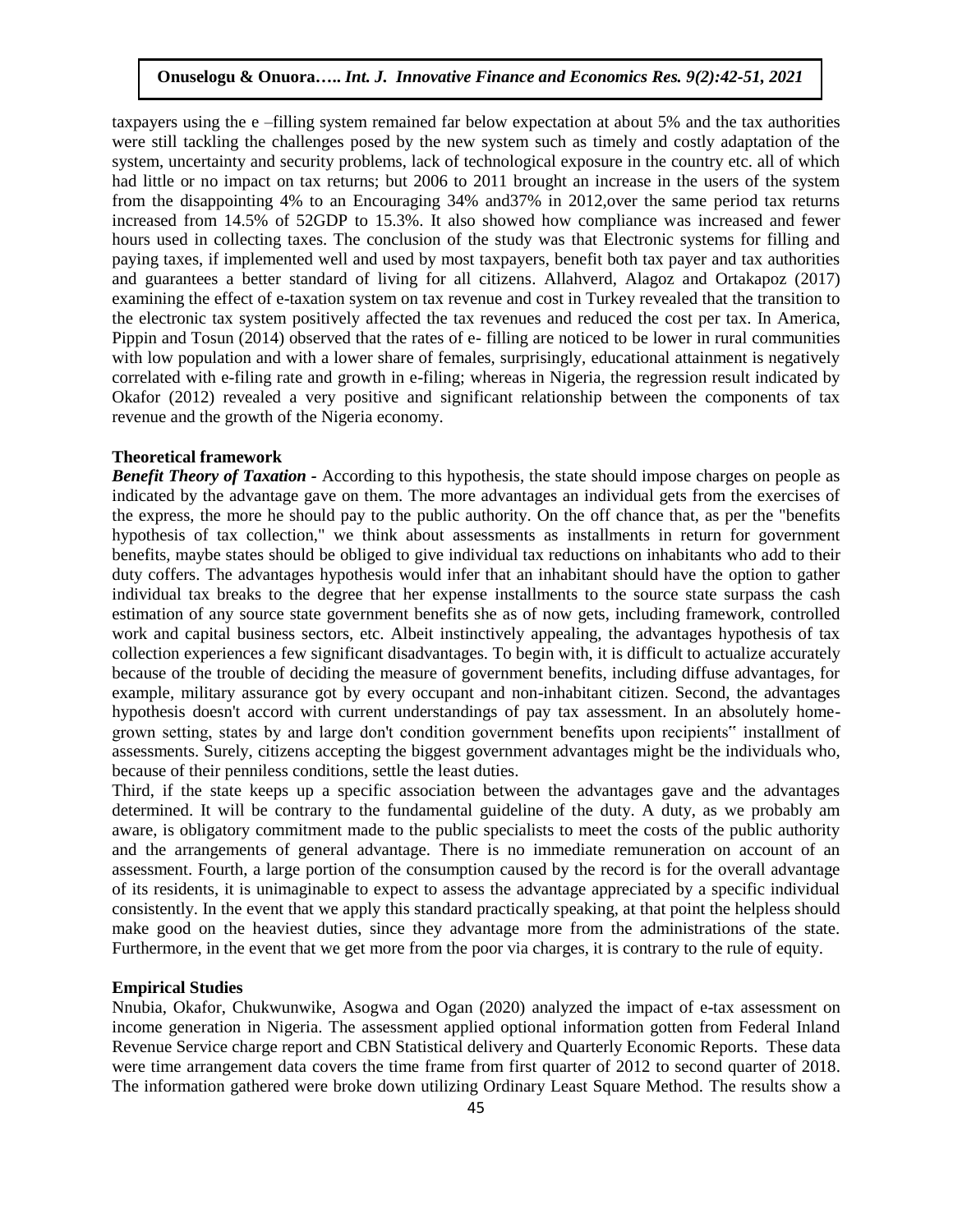hopeful gigantic effect of pre (before the starter of e-charge evaluation) organization personal expense and value added tax on income generation in Nigeria and an opposite irrelevant effect of post association yearly obligation pay and worth included appraisal pay income age in Nigeria (after the presence of echarge assortment) at 5% degree of basic.

Allahverd, Alagoz and Ortakapoz (2017) analyzed the impact of e-tax assessment framework on expense income and cost in Turkey, the examination utilized optional information gotten from the Turkish income authority, the information were inspected in two gatherings which are pre-electronic duty time of 1993- 2004 and post-electronic duty time of 2005-2016. Mann-Whitney U Test was utilized to dissect the information. The exploration additionally gave data on the electronic change of the assessment framework and the Turkish Tax System. As indicated by the observational consequence of the exploration, the progress to the electronic expense framework decidedly influenced the assessment incomes and diminished the expense per charge.

Nasir (2015) analyzed executing electronic duty fillings and instalments in Malaysia; the fundamental target was to call attention to the advantages of keeping up a decent e-charge framework rather than a manual framework. The investigation utilized auxiliary information from Malaysian Inland Revenue report from 2004 to 2011 utilizing pattern examination to feature the expansion in expense forms since the reception of an e-charge framework in 2004. For the initial two years, the quantity of citizens utilizing the e – filling framework stayed far beneath desire at about 5% and the expense specialists were all the while handling the difficulties presented by the new framework, for example, ideal and exorbitant variation of the framework, vulnerability and security issues, absence of innovative introduction in the nation and so on all of which had practically no effect on assessment forms. 2006 to 2011 acquired an expansion the clients of the framework from the disillusioning 4% to an Encouraging 34% and37% in 2012,over a similar period assessment forms expanded from 14.5% of 52GDP to 15.3%. It likewise indicated how consistence was expanded and less hours utilized in gathering charges. The finish of the investigation was that Electronic frameworks for filling and settling charges, whenever actualized well and utilized by most citizens, advantage both citizen and expense specialists and ensures a superior way of life for all residents.

Barati and Bakhshayesh (2015) inspected electronic duty framework and the difficulties confronting Kermansah territory citizens in Iran, the scientist made utilized of essential information gotten from surveys directed to inhabitant of Kermansah region, examinations were done utilizing Spearman connection coefficient, fluctuation investigation, predominance records, the specialist investigating examination, underlying conditions model , in which high affectability is utilized to check their consistence and audit. Results show that: specialized and infrastructural variables(95/0), social influence(90/0), the normal effort(51/0), lawful issues(40/0), expected performance(32/0), data access (18/0) and saw risk(11/0) are components of significance and more impact on the influencing factors for the reception of electronic duty, individually.

Pippin and Tosun (2014) inspected electronic expense recording in the United State of America The examination sums up and investigations the segment, financial, and geographic elements influencing electronic duty documenting (e-documenting) in the United States for the years 1999, and 2004–2007 and the development in e-documenting somewhere in the range of 1999 and 2007. Optional information sourced from the IRS Statistics of Income ("SOI") Division and extra segment and geographic data from the Bureau of Economic Analysis (BEA), the Bureau of Labor Statistics (BLS) and the evaluation authority were utilized; Analyses was completed utilizing relapse, the paces of e-filling are seen to be lower in country networks with low populace and with a lower portion of females, Surprisingly, instructive accomplishment is adversely connected with e-recording rate and development in edocumenting.

Akwe (2014) examined the effect of Non-oil Tax Revenue on Economic Growth from 1993 to 2012 in Nigeria. To accomplish this examination objective, significant optional information were utilized from the 2012 Statistical Bulletin of the Central Bank of Nigeria (CBN). These information were examined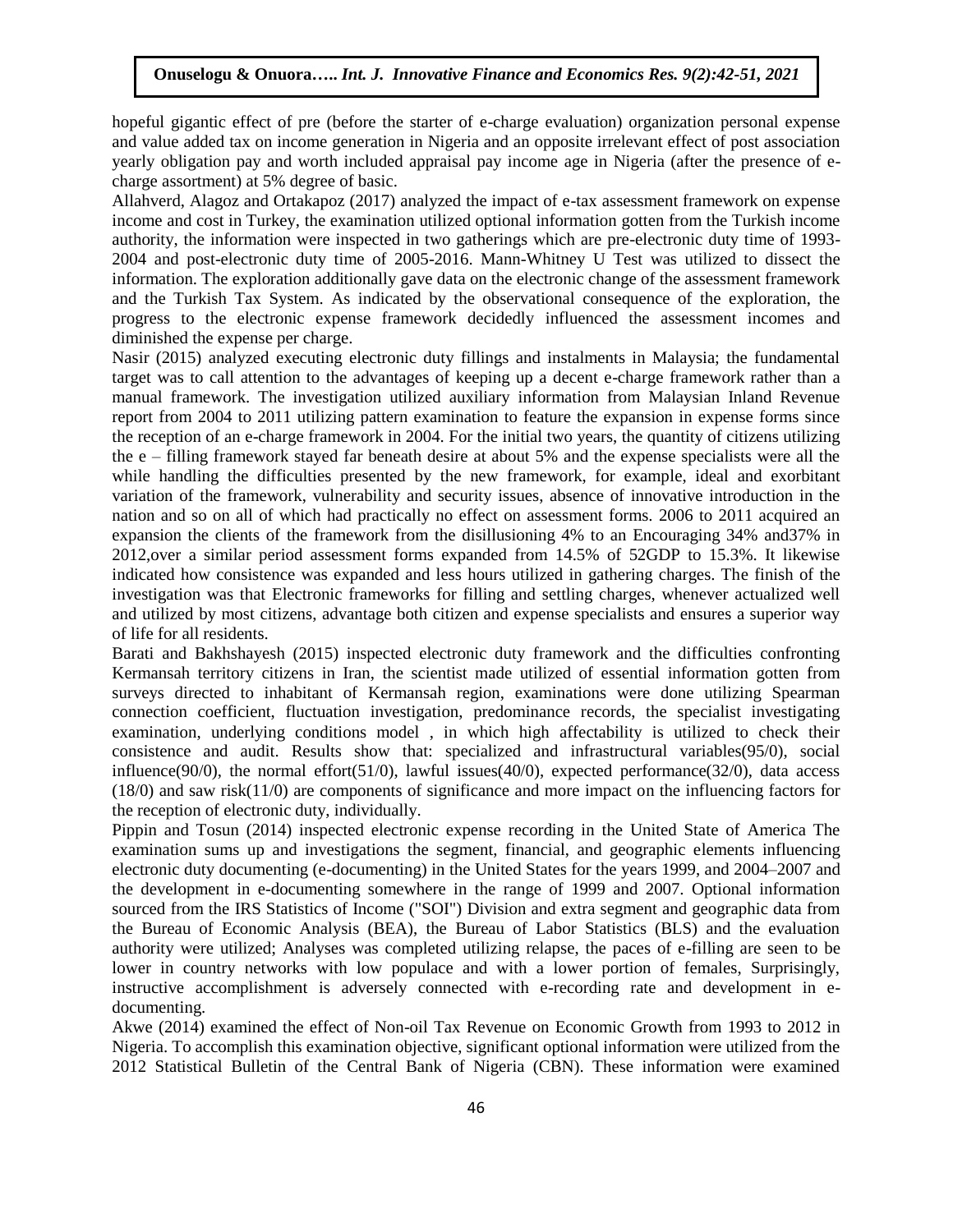utilizing the Ordinary Least Squares Regression. The outcome from the test shows that there exists a positive effect of Non-oil Tax Revenue on monetary Growth in Nigeria.

Onaolapo, Aworemi, and Ajala (2013) analyzed the effect of significant worth included duty income age in Nigeria. The Secondary Source of information was looked for from Central Bank of Nigeria factual Bulleting (2010), Federal Inland Revenue Service Annual Reports and Chartered Institute of Taxation of Nigeria Journal. Information examination was performed with the utilization of stepwise relapse investigation. Discoveries indicated that Value Added Tax has factually huge impact on income age in Nigeria.

Ogbonna and Ebimobowei (2012) researched the effect of oil benefit charge on the monetary development of Nigeria. To accomplish the target of this paper, significant auxiliary information were gathered from the Central Bank of Nigeria (CBN) and the Federal Inland Revenue Service (FIRS) from 1970 to 2010. The optional information gathered from the applicable government organizations in Nigeria were investigated with significant econometric trial of Breusch-Godfrey Serial Correlation LM, White Heteroskedasticity, Ramsey RESET, Jarque Bera, Johansen Co-mix and Granger Causality. The outcomes show that there exists a since quite a while ago run balance connection between monetary development and oil benefit charge. It was additionally discovered that oil benefit charge does granger cause GDP of Nigeria.

Okafor (2012) examined the effect of annual assessment income on the monetary development of Nigeria as proxied by the total national output (GDP). The investigation embraced the normal least square (OLS) relapse examination strategy to investigate the connection between the GDP (the needy variable) and a bunch of national government annual assessment income heads over the period 1981-2007. The relapse result showed an exceptionally certain and huge connection between the segments of duty income and the development of the Nigeria economy.

Adereti, Sanni and Adesina (2011) examined esteem added charge and financial development in Nigeria. Time arrangement information on the Gross Domestic Product (GDP), VAT Revenue, Total Tax Revenue and Total (Federal Government) Revenue from 1994 to 2008 sourced from Central Bank of Nigeria (CBN) were examined, utilizing both straightforward relapse investigation and clear measurable strategy. Discoveries demonstrated that the proportion of VAT Revenue to GDP arrived at the midpoint of 1.3% contrasted with 4.5% in Indonesia; however VAT Revenue represents as much as 95% huge varieties in GDP in Nigeria. A positive and critical relationship exists between VAT Revenue and GDP. Both monetary factors vacillated enormously over the period however VAT Revenue was steadier. No causality exists between the GDP and VAT Revenue, yet a slack time of two years exists.

#### **RESEARCH METHOD**

## **Research design**

This study adopts ex-post facto design. The ex-post facto design was adopted on the basis that it does not provide the study an opportunity to control the variables mainly because they have already occurred and cannot be manipulated.

## **Method and sources of data**

The study predominantly used secondary source of data. These data were time series data collected using the desk survey approach from text books, journals, internet, CBN statistical bulletin and other relevant government publications. The study covers the period from the  $1<sup>st</sup>$  quarter of 2012 to  $2<sup>nd</sup>$  quarter of 2018.

# **Techniques of data analysis**

In analyzing the data gathered regressions model was employed to establish the effect of independent on dependent variables. The study made use of economic approach in estimating the relationship between taxation and economic growth. The Ordinary Least Square (OLS) technique was employed in obtaining the numerical estimates of the co-efficient in different equation. The ordinary least square method was chosen because it possesses some optimal properties. Its computational procedure is fairly simple.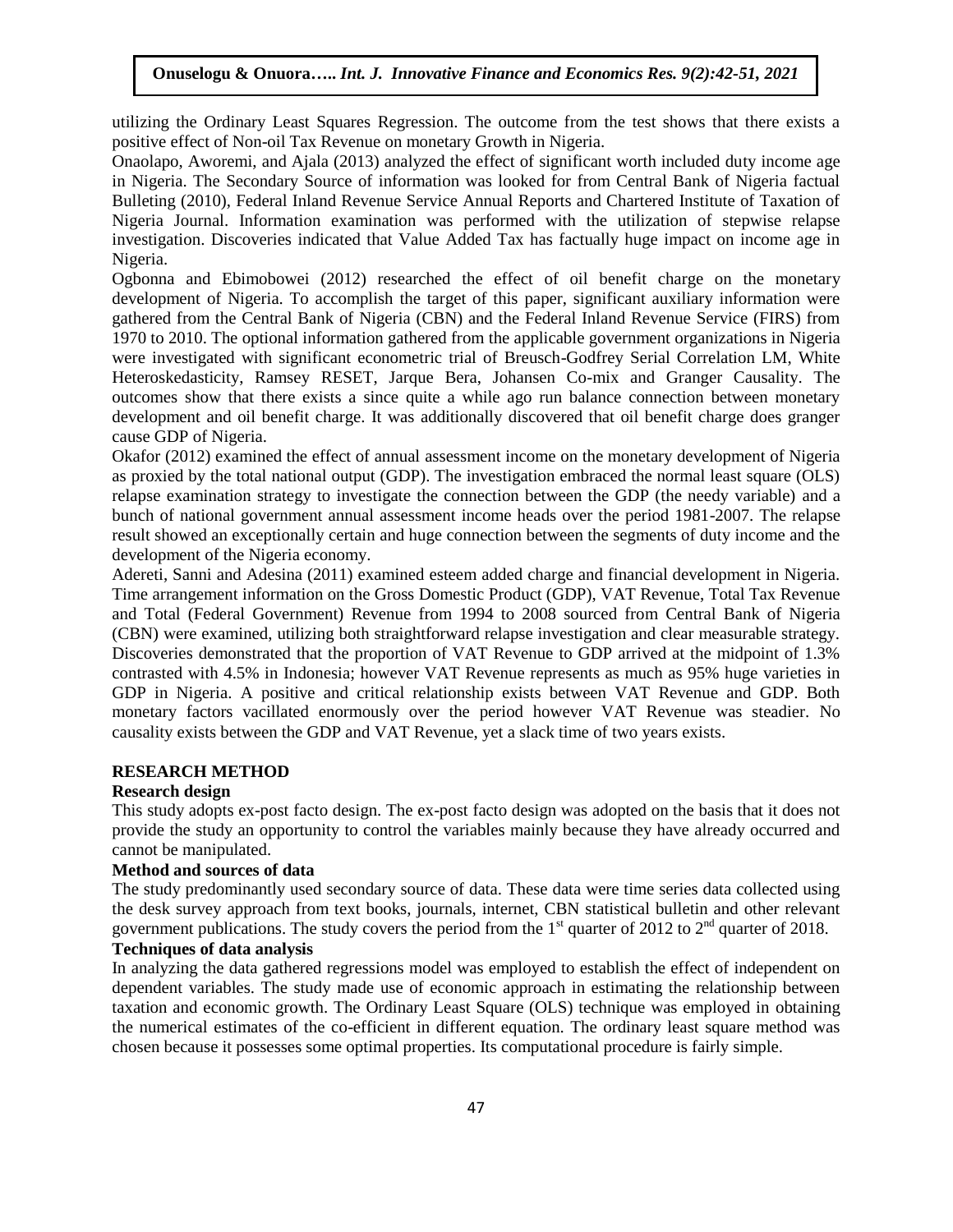## **Model specification**

The functional relationship between tax payment and the economic growth of Nigeria is expressed thus:  $FCR = F (C1T, CGT)$  . . I

Obtaining the OLS model from the above expression, we had:

 $FCR = a_0 + a_1 CIT + a_2 CGT + et$  . . . . II

Where: FCR = Federally Collected Revenue

 $CIT = e$ -company income tax payment

 $CGT = e$ -capital gain tax payment

 $a_1 - a_2$  = Regression Parameters

et = Stochastic error

#### **ANALYSIS OF DATA**

The summary of the analysis result and its corresponding interpretations of the effect of e-tax payment on revenue generation in Nigeria are presented below.

## **Descriptive Statistics**

**Table 1:** Descriptive Statistics

| Variables           | <b>FCR</b> | <b>CIT</b> | <b>CGT</b> |
|---------------------|------------|------------|------------|
| Mean                | 1608.991   | 260.6740   | 5.822362   |
| Median              | 1381.630   | 247.6108   | 0.804800   |
| Maximum             | 2783.460   | 556.2703   | 72.59310   |
| Minimum             | 778.1935   | 65.28760   | 0.056500   |
| Std. Dev.           | 582.6337   | 124.9937   | 14.75956   |
| <b>Skewness</b>     | 0.783278   | 0.757779   | 3.839410   |
| Kurtosis            | 2.338961   | 2.806034   | 17.54898   |
|                     |            |            |            |
| Jarque-Bera         | 3.131993   | 2.529084   | 293.1901   |
| Probability         | 0.208880   | 0.282369   | 0.000000   |
| Sum                 | 41833.77   | 6777.525   | 151.3814   |
| Sum Sq. Dev.        | 8486550.   | 390585.3   | 5446.117   |
| <b>Observations</b> | 26         | 26         | 26         |
|                     |            |            |            |

**Source:** Summary of descriptive statistics, e-view version 8.1

Table 1 above shows the mean (average) for each variable, their maximum values, minimum values, standard deviation. The result provides some insight into the nature of the effect of e-tax on revenue generation in Nigeria. Firstly, it was observed that over the period under review, the e-tax have positive average revenue generation (FCR) of 1608.991. The mean of e-company income tax (CIT) payment is 260.6740; this also means that the revenue generation has a positive company income tax in the period under study. The table also reveals that a positive average value of 5.822362 for e-capital gain tax (CGT) payment. These values mean that within the period under review, the e-tax meet up 1608.991 on the average within the period under review. The maximum value of e-company income tax payment is 556.2703 and its minimum value is 65.28760. The maximum value of e-capital gain tax paymentis 72.59310 and its minimum value is 0.056500. The large differences between the maximum and minimum value shows that the data used for the study are homogeneous.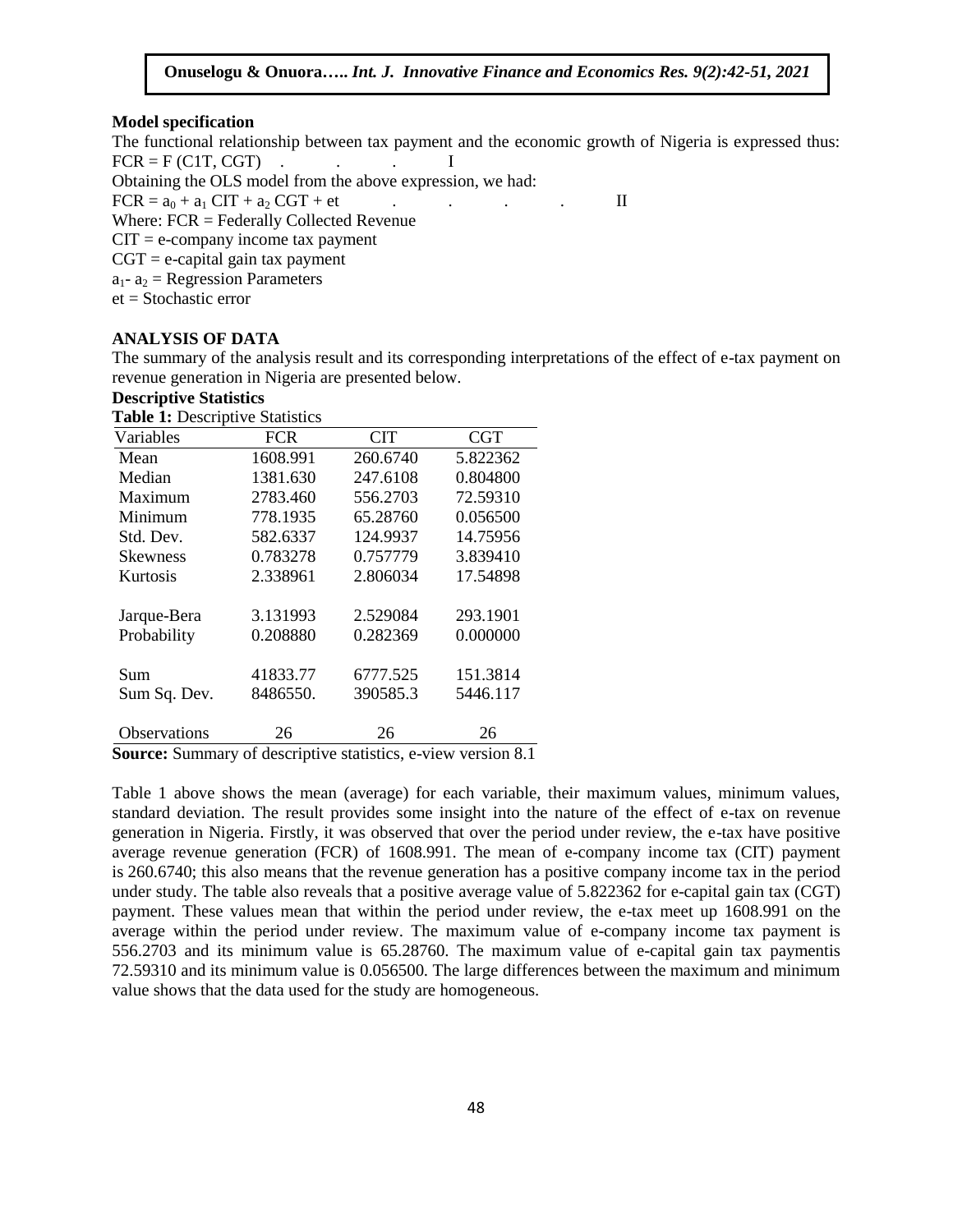| <b>Table 2:</b> Pearson correlation analysis |             |            |             |  |  |  |
|----------------------------------------------|-------------|------------|-------------|--|--|--|
| Variables                                    | <b>FCR</b>  | <b>CIT</b> | <b>CGT</b>  |  |  |  |
| <b>FCR</b>                                   | 1.000000    | 0.005359   | $-0.172498$ |  |  |  |
| <b>CIT</b>                                   | 0.005359    | 1.000000   | 0.213265    |  |  |  |
| CGT                                          | $-0.172498$ | 0.213265   | 1.000000    |  |  |  |

**Source:** Summary of correlation analysis, e-view version 8.1

The correlation matrix is to check for multi-colinearity and to explore the association between each explanatory variable and the dependent variable. The table 2 above shows that revenue generation (FCR) has positive association with company income tax (0.005359), and negative association e-capital gain tax payment (-0.172498). E-company income tax payment has positive association e-capital gain tax payment (0.213265).In checking for multi-colinearity, the study observed that no two explanatory variables were perfectly correlated.

#### **Regression Analysis**

**Correlation Analysis**

**Table 3:** Regression Analysis

| Variable                         | Coefficient          | Std. Error            | t-Statistic | Prob.    |
|----------------------------------|----------------------|-----------------------|-------------|----------|
| $\mathcal{C}_{\mathcal{C}}$      | 1597.150             | 275.5784              | 5.795626    | 0.0000   |
| <b>CIT</b>                       | 0.205823             | 0.978983              | 0.210241    | 0.8353   |
| <b>CGT</b>                       | $-7.181100$          | 8.290672              | $-0.866166$ | 0.3953   |
| R-squared                        | 0.703161             | Mean dependent var    |             | 1608.991 |
| <b>Adjusted R-squared</b>        | $-0.705259$          | S.D. dependent var    |             | 582.6337 |
| S.E. of regression               | 597.7579             | Akaike info criterion |             | 15.73242 |
| Sum squared resid                | 8218233.             | Schwarz criterion     |             | 15.87758 |
| Log likelihood                   | $-201.5214$          | Hannan-Quinn criter.  |             | 15.77422 |
| F-statistic<br>Prob(F-statistic) | 0.375463<br>0.691105 | Durbin-Watson stat    |             | 1.534444 |

In testing for the effect of e-tax payment on revenue generation in Nigeria, we adopted regression analysis. In table 3, we presented OLS regression analysis. The result revealed the follows:

*E-company income tax (CIT) payment*, based on the t-Statistic of 0.210241 and a p-value of 0.8353 for company income tax. E-company income tax payment appears to have an insignificant effect of revenue generation in Nigeria at 5% since its p-value was more than 0.05. The t-Statistic of 0.210241 shows that e-company income tax payment has an optimistic impact on revenue generation in Nigeria; though, the impact is not significant. The probability value of 0.8353 indicates that the impact of e-company income tax payment on revenue generation in Nigeria is statistically insignificant at 5%.

This result therefore, suggests that we should accept null hypothesis, which stated that e-company income tax payment has no significant effect on revenue generation in Nigeria.

This finding was in line with the outcomes of Olaoye and Atilola (2018) which found an unimportant effect of company income tax revenue on revenue generation; and also with the work of Ojong, Ogar and Oka (2016) which revealed that there is no important association between company income tax and the growth of the Nigeria economy.

*E-capital gain tax (CGT) payment*, based on the t-Statistic of -0.866166 and a p-value of 0.3953 for capital gain tax. E-capital gain tax payment have a negative impact on revenue generation and was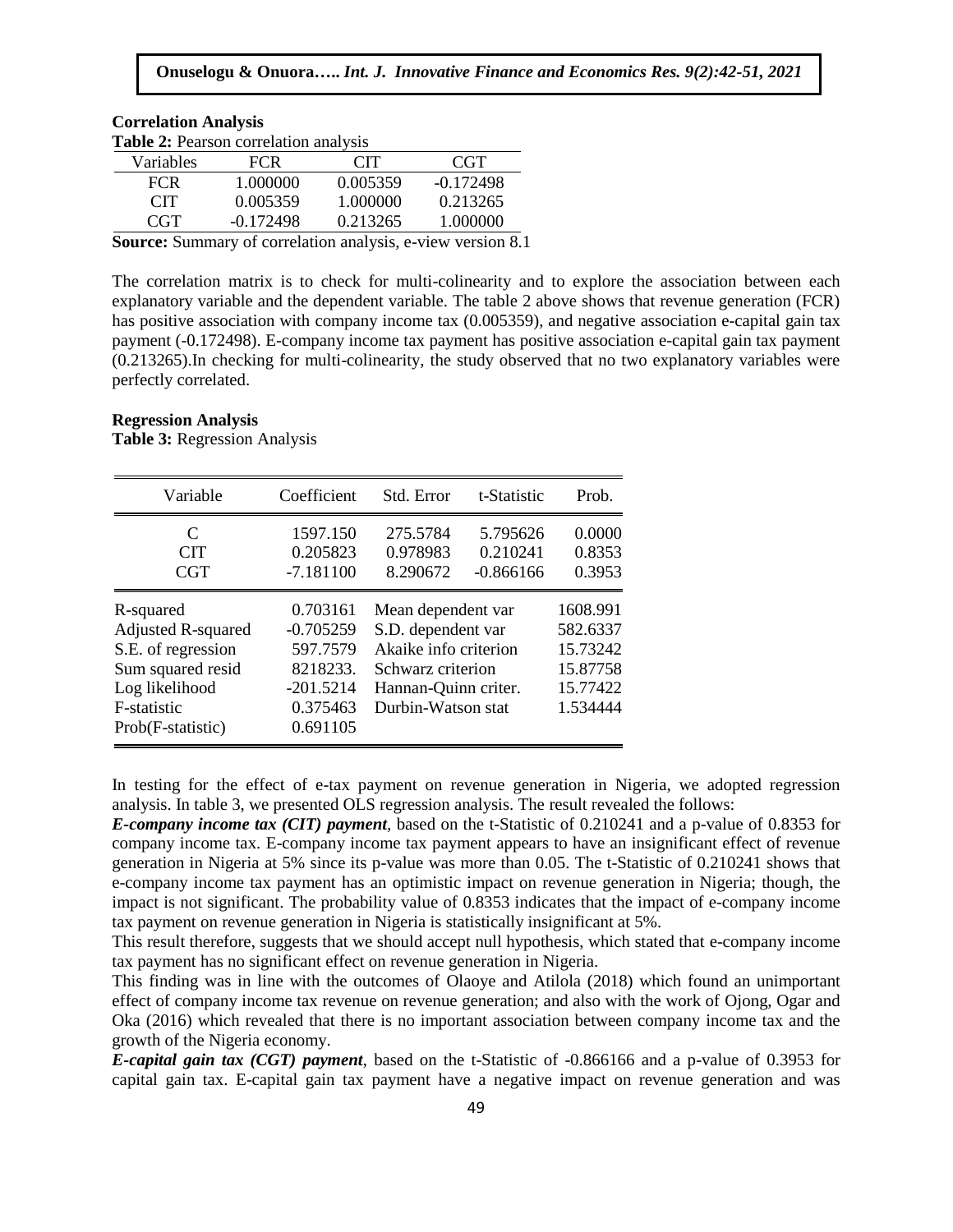statistically insignificant at both 5%, since its p-value was greater than 0.05. The t-Statistic of -0.866166 shows that e-capital gain tax payment has a negative effect on revenue generation in Nigeria. The probability value of 0.3953 shows that the impact of e-capital gain tax payment on revenue generation in Nigeria, is statistically insignificant at 5%.

We therefore accept null hypothesis, which said that capital gain tax has insignificant effect on revenue generation in Nigeria. This means that decrease in capital gain tax will decrease revenue generation in Nigeria.

This finding was in line with the results of Olaoye and Atilola (2018) which found unimportant effect of capital Gain tax revenue on revenue generation; and was also in variance with the finding of Afuberoh and Okoye (2014) which found an important impact of tax on revenue generation at 0.05 significant levels.

## **CONCLUSION AND RECOMMENDATIONS**

The need for tax payments has been a phenomenon of global significance as it affects every economy irrespective of national differences. Taxation is an age long event; and it is a compulsory charge imposed by a public authority on the income and properties of individuals and companies as stipulated by the government Decree, Acts or Laws irrespective of the exact amount of service of the payer in return. The payment of tax is not for the direct exchange of good and/or services but a transfer of resources and income from the private sector to the public sector in order to achieve some of the nation's economic and social goals. Such goals may be in for of high level of employment, stable prices, rapid growth of gross national product, favourable balance of payments position, promotion of a free market economy, satisfaction of collective demands, equitable income redistribution, promotion of infant industries, the encouragement of priority sector, encouragement of balance population development and promotion of labour and capital development.

In order to maximize the positive effect of the e-company income tax payment, Nigerian government should set modalities on how to sensitize companies on the importance of E-tax payment. It should also make sure that the provisions of the laws which deal with defaulters are implemented.

#### **REFERENCES**

- Adereti, S. A., Sanni, M. R., & Adesina J. A. (2011). Value added tax and economic growth of Nigeria. *European Journal of Humanities and Social Sciences,* 10(1)*,* 456-471.
- Afuberoh, D. & Okoye, E. (2014). The Impact of Taxation on Revenue Generation in Nigeria: A Study of Federal Capital Territory and Selected States. *International Journal of Public Administration and Management Research (IJPAMR)*, 2(2), 22 – 47.Website: [http://www.rcmss.com.](http://www.rcmss.com/)
- Akwe, J. A. (2014). Impact of non-oil tax revenue on economic growth: The Nigerian perspective. *International Journal of Finance and Accounting, 3(5): 303-309. DOI: 10.5923/j.ijfa20140305.04*
- Allahverd, M., Alagoz, A. & Ortakapoz, M. (2017). Effect of e-taxation system on tax revenue and cost in Turkey, *European Journal of Social Sciences*, 9: 100-150.
- Anyaduba, J.O., (2004). Partnership Taxation in Nigeria. *ICAN Student Journal, 9(2): 15 -17.*
- Barati, A. & Bakhshayesh, S. (2015). Electronic tax system and the challenges facing kermansah province tax payers in Iran*, Indian Journal of Fundamental and Applied Life Sciences,* 5(S1): 480-497.
- Brautigam, D.,( 2008). Taxation and Governance in Africa. AEI online. Available from <http://www.aei.org/publication/taxation-and-governance-in-africa>
- Che-Azmi, A. A. & Kamarulzaman, Y. (2014). Adoption of tax E-filing: A conceptual paper. *African Journal of Business Management*, *10(1): 599-603.*
- Musgrave, R. A. and Musgrave, P. B. (2004). *Public finance in theory and practice.* New Delhi, India: Tata McGraw Hill.
- Nasir, (2015) Implementing electronic tax fillings and payments in Malaysia. *Journal of Accounting and Economics,* 17(2): 41-67.